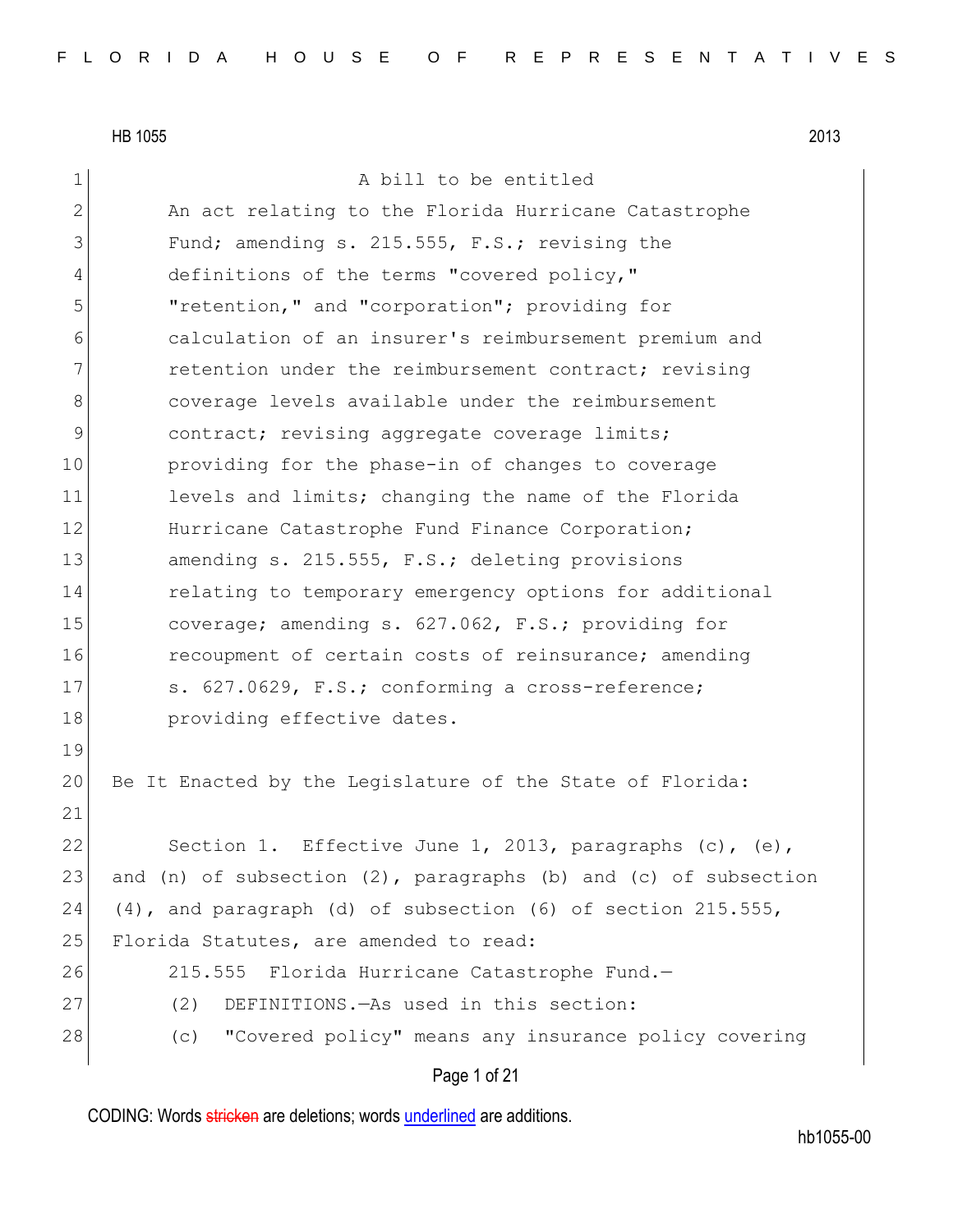residential property in this state, including, but not limited to, any homeowner's, mobile home owner's, farm owner's, condominium association, condominium unit owner's, tenant's, or apartment building policy, or any other policy covering a residential structure or its contents issued by any authorized 34 insurer, including a commercial self-insurance fund holding a 35 certificate of authority issued by the Office of Insurance 36 Regulation under s. 624.462, the Citizens Property Insurance 37 Corporation<sub> $\tau$ </sub> and any joint underwriting association or similar entity created under law. The term "covered policy" includes any collateral protection insurance policy covering personal residences which protects both the borrower's and the lender's financial interests, in an amount at least equal to the coverage 42 for the dwelling in place under the lapsed homeowner's policy, 43 if such policy can be accurately reported as required in subsection (5). Additionally, covered policies include policies covering the peril of wind removed from the Florida Residential Property and Casualty Joint Underwriting Association or from the 47 Citizens Property Insurance Corporation, created under s. 627.351(6), or from the Florida Windstorm Underwriting Association, created under s. 627.351(2), by an authorized insurer under the terms and conditions of an executed assumption agreement between the authorized insurer and such association or Citizens Property Insurance Corporation. Each assumption agreement between the association and such authorized insurer or Citizens Property Insurance Corporation must be approved by the Office of Insurance Regulation before the effective date of the assumption, and the Office of Insurance Regulation must provide

## Page 2 of 21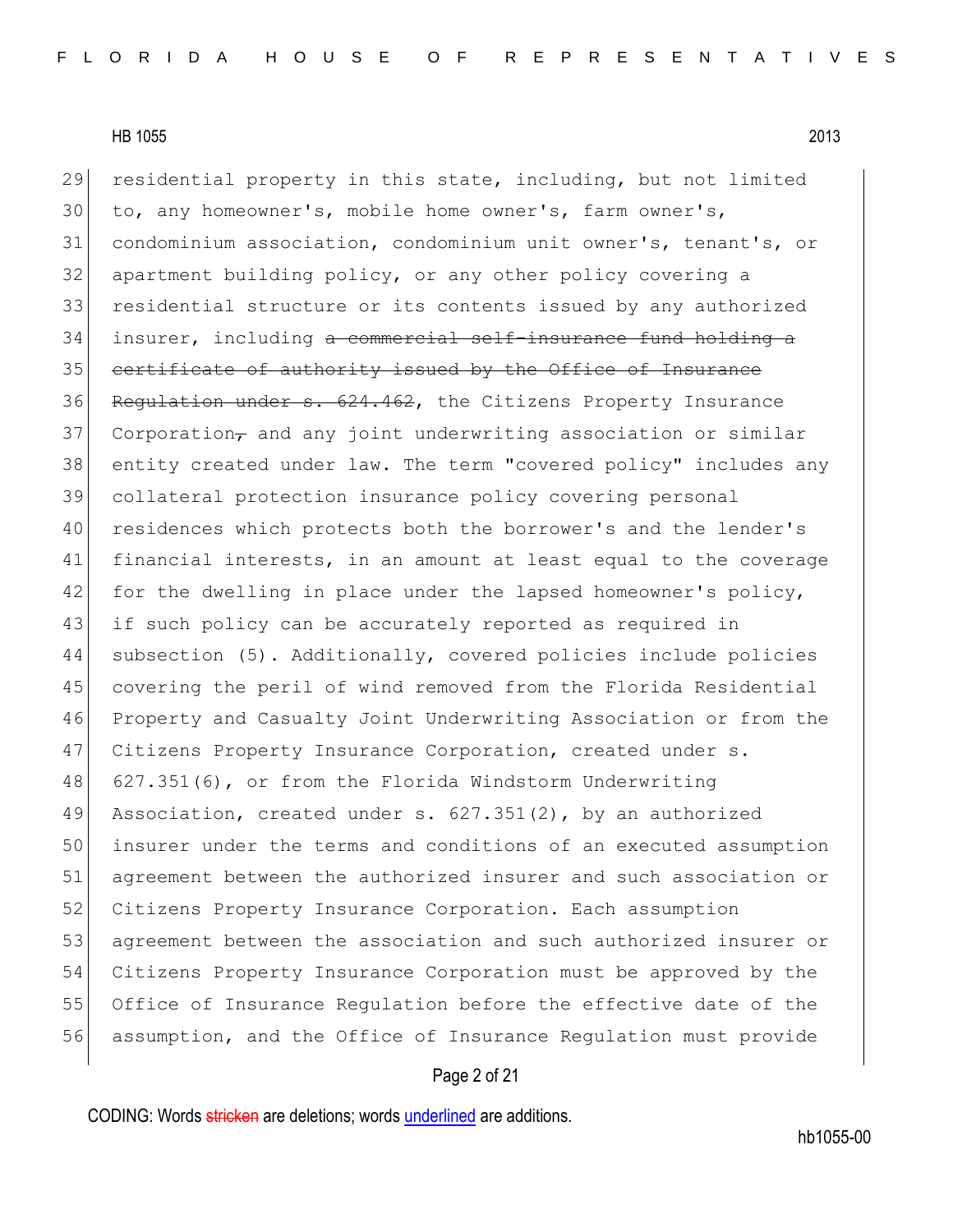57 written notification to the board within 15 working days after 58 such approval. "Covered policy" does not include any policy that 59 excludes wind coverage or hurricane coverage or any reinsurance 60 agreement and does not include any policy otherwise meeting this 61 definition which is issued by a surplus lines insurer or a 62 reinsurer. All commercial residential excess policies and all 63 deductible buy-back policies that, based on sound actuarial 64 principles, require individual ratemaking shall be excluded by 65 rule if the actuarial soundness of the fund is not jeopardized. 66 For this purpose, the term "excess policy" means a policy that 67 provides insurance protection for large commercial property 68 risks and that provides a layer of coverage above a primary 69 layer insured by another insurer.

70 (e) "Retention" means the amount of losses below which an 71 insurer is not entitled to reimbursement from the fund. An 72 insurer's retention shall be calculated as follows:

73 1.a. The board shall calculate and report to each insurer 74 the retention multiples for that year. For the contract year 75 beginning June 1, 2005, the retention multiple shall be equal to 76 \$4.5 billion divided by the total estimated reimbursement 77 premium for the contract year; for subsequent years, the 78 retention multiple shall be equal to \$4.5 billion, adjusted 79 based upon the reported exposure for the contract year occurring 80 2 years before the particular contract year to reflect the 81 percentage growth in exposure to the fund for covered policies 82 since 2004, divided by the total estimated reimbursement premium 83 for the contract year. Total reimbursement premium for purposes 84 of the calculation under this subparagraph shall be estimated

#### Page 3 of 21

CODING: Words stricken are deletions; words underlined are additions.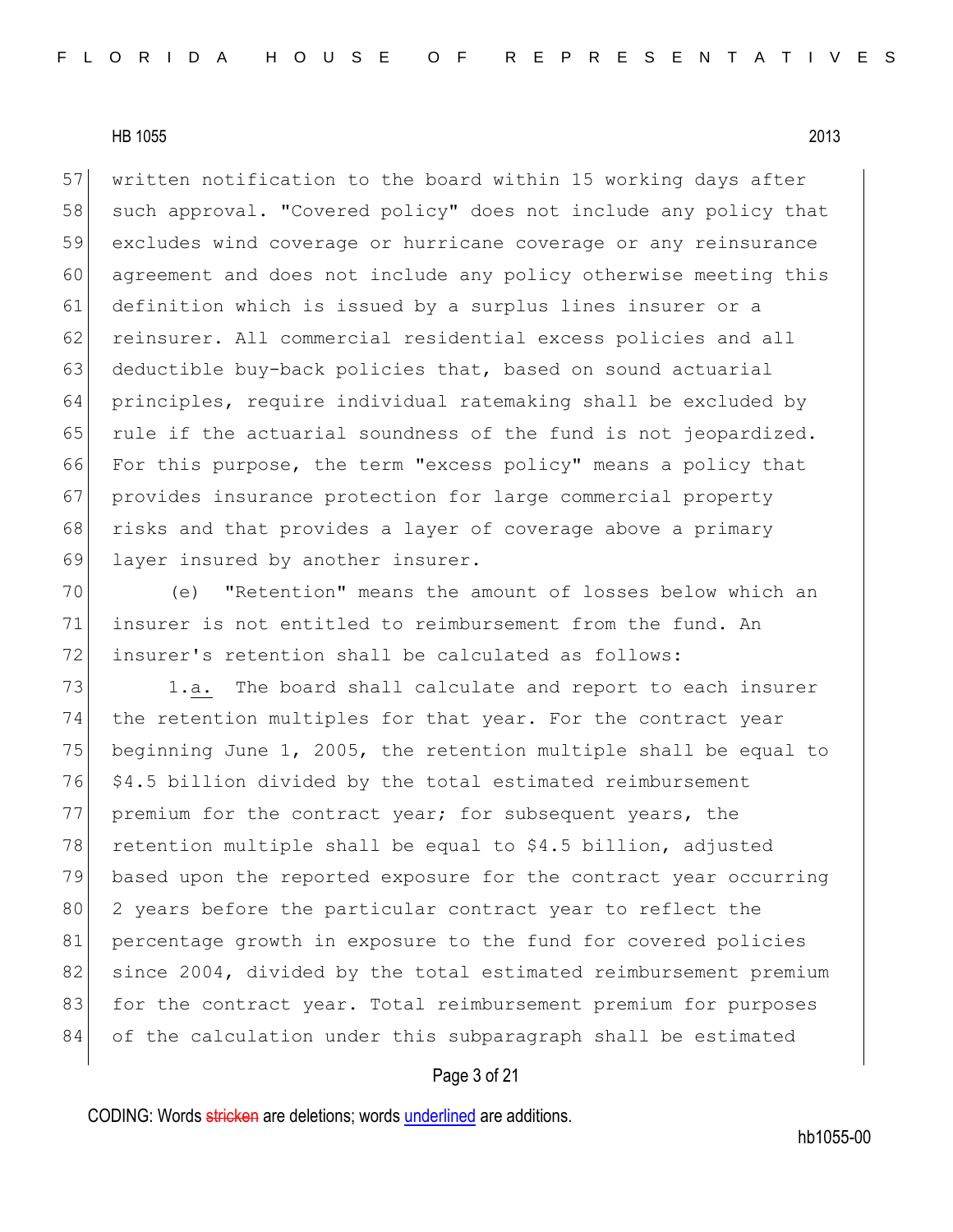85 using the assumption that all insurers have selected the 90-86 percent coverage level. 87 b. In order to implement the phase-in of reduced coverage 88 levels as provided in paragraph (4)(b), total reimbursement 89 premium for purposes of the calculation under this subparagraph 90 shall be estimated using the following assumptions: 91 (I) For the 2013-2014 contract year, the assumption is 92 that all insurers have selected the 90 percent coverage level. 93 (II) For the 2014-2015 contract year, the assumption is 94 that all insurers have selected the 85 percent coverage level. 95 (III) For the 2015-2016 contract year, the assumption is 96 that all insurers have selected the 80 percent coverage level. 97 (IV) For the 2016-2017 contract year and subsequent 98 contract years, the assumption is that all insurers have 99 selected the 75 percent coverage level. 100 2. The retention multiple as determined under subparagraph 101 1. shall be adjusted to reflect the coverage level elected by 102 the insurer. 103 a. For an insurer electing the maximum coverage level 104 available under paragraph (4)(b) for a particular contract year 105 For insurers electing the 90-percent coverage level, the 106 adjusted retention multiple is 100 percent of the amount 107 determined under subparagraph 1. 108 b. In order to implement the phase-in of reduced coverage 109 levels as provided in paragraph (4)(b), for an insurer electing 110 a coverage level other than the maximum coverage level, the 111 adjusted retention multiple is as follows: 112 (I) With respect to the 2013-2014 contract year, for an

## Page 4 of 21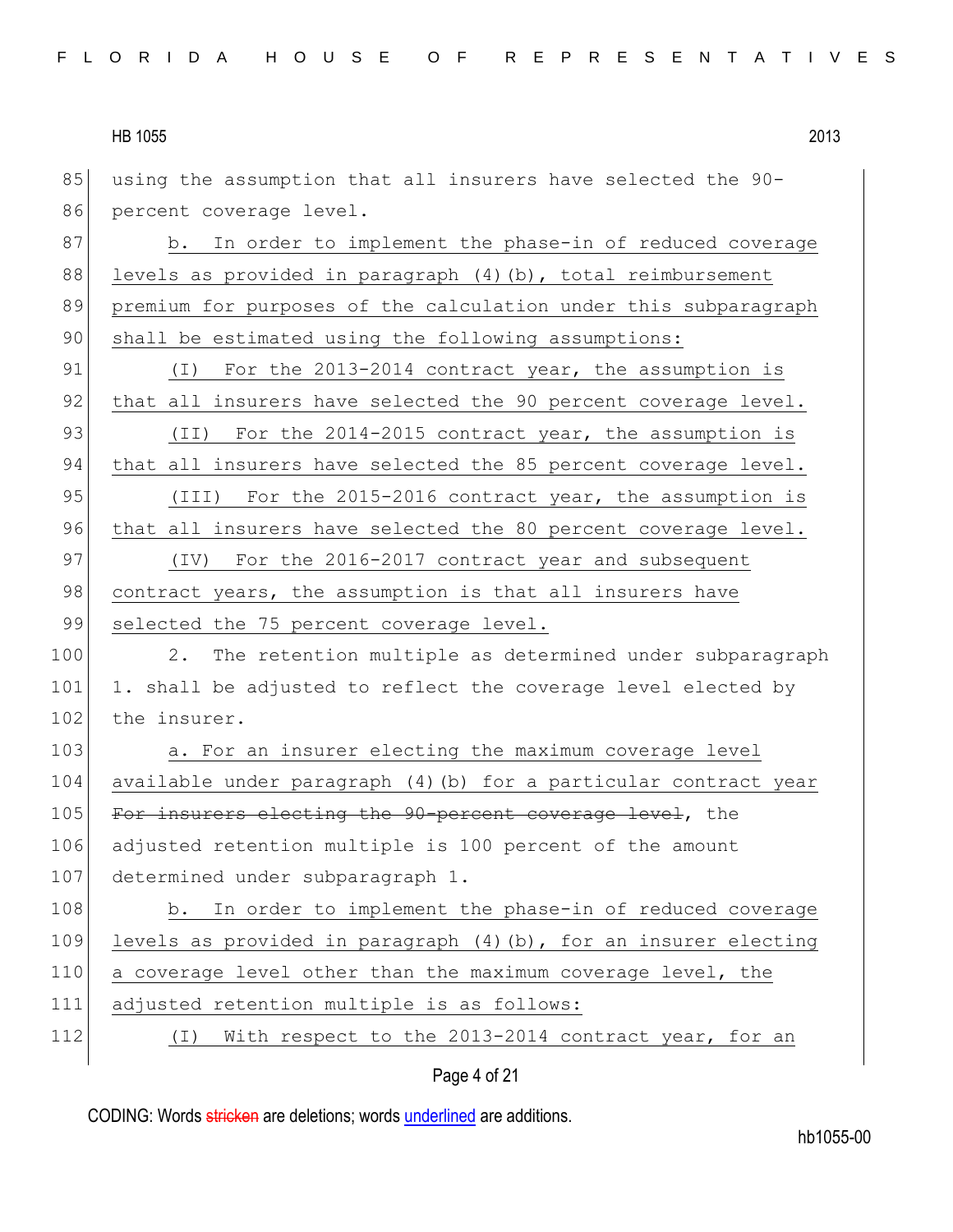113 insurer For insurers electing the 75-percent coverage level, the 114 retention multiple is 90/75ths 120 percent of the amount 115 determined under subparagraph 1., and for an insurer  $\frac{125}{100}$ 116 insurers electing the 45-percent coverage level, the adjusted 117 retention multiple is 90/45ths 200 percent of the amount 118 determined under subparagraph 1.

119 (II) With respect to the 2014-2015 contract year, for an 120 insurer electing the 75-percent coverage level, the retention 121 multiple is 85/75ths of the amount determined under subparagraph 122 1., and for an insurer electing the 45-percent coverage level, 123 the retention multiple is 85/45ths of the amount determined 124 under subparagraph 1.

125 (III) With respect to the 2015-2016 contract year, for an 126 insurer electing the 75-percent coverage level, the retention 127 multiple is 80/75ths of the amount determined under subparagraph 128 1., and for an insurer electing the 45-percent coverage level, 129 | the retention multiple is 80/45ths of the amount determined 130 under subparagraph 1.

131 (IV) With respect to the 2016-2017 contract year and 132 subsequent contract years, for an insurer electing the 45-133 percent coverage level, the retention multiple is 75/45ths of 134 the amount determined under subparagraph 1.

135 3. An insurer shall determine its provisional retention by 136 multiplying its provisional reimbursement premium by the 137 applicable adjusted retention multiple and shall determine its 138 actual retention by multiplying its actual reimbursement premium 139 by the applicable adjusted retention multiple.

140 4. For insurers who experience multiple covered events

# Page 5 of 21

CODING: Words stricken are deletions; words underlined are additions.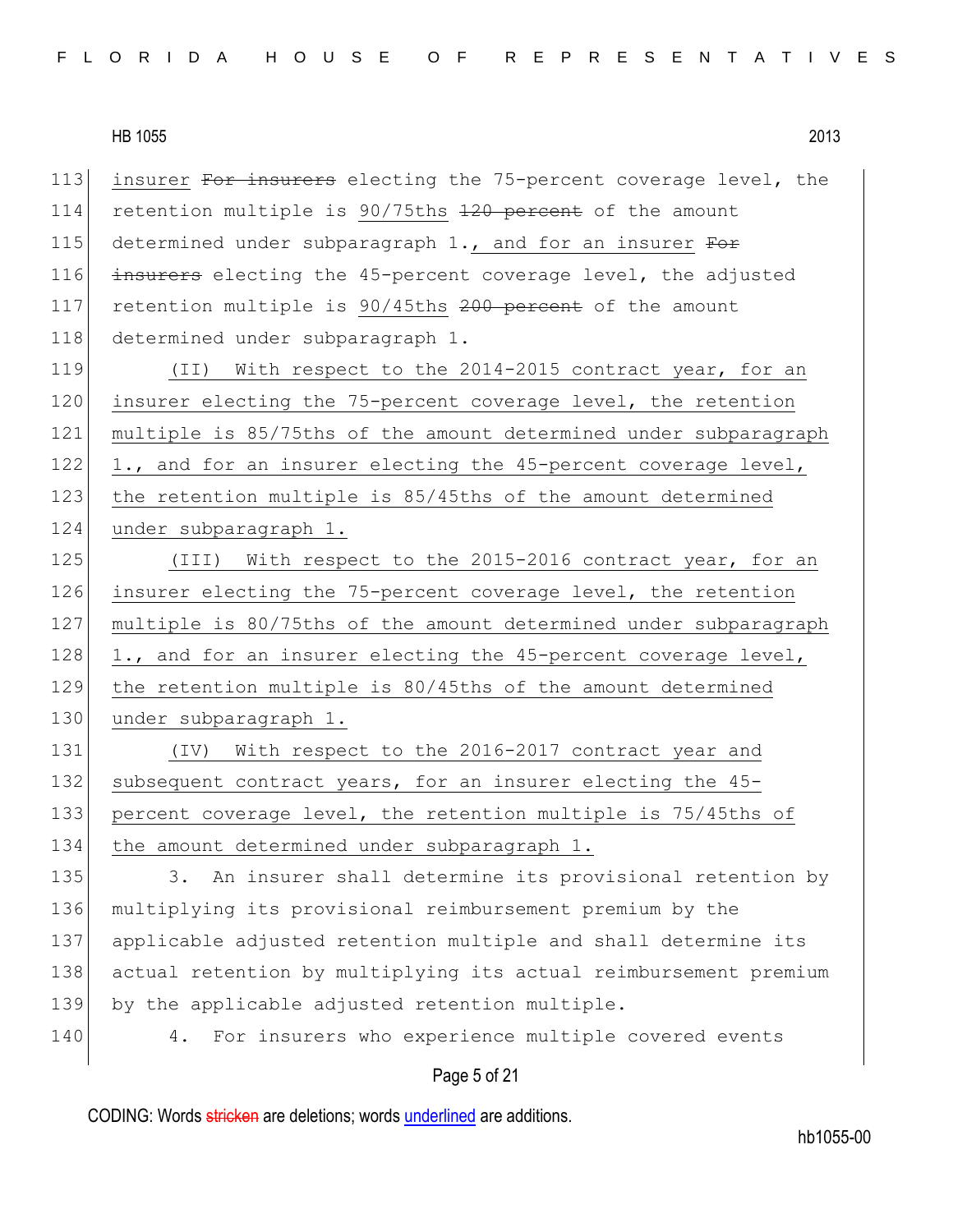141 causing loss during the contract year, beginning June 1, 2005, 142 each insurer's full retention shall be applied to each of the 143 covered events causing the two largest losses for that insurer. 144 For each other covered event resulting in losses, the insurer's 145 retention shall be reduced to one-third of the full retention. 146 The reimbursement contract shall provide for the reimbursement 147 of losses for each covered event based on the full retention 148 with adjustments made to reflect the reduced retentions on or 149 after January 1 of the contract year provided the insurer 150 reports its losses as specified in the reimbursement contract.

151 (n) "Corporation" means the State Board of Administration 152 Florida Hurricane Catastrophe Fund Finance Corporation created 153 in paragraph  $(6)(d)$ .

154 (4) REIMBURSEMENT CONTRACTS.-

155 (b)1.a. The contract shall contain a promise by the board 156 to reimburse the insurer for a specified percentage  $45$  percent, 157 75 percent, or 90 percent of its losses from each covered event 158 in excess of the insurer's retention, plus 10 5 percent of the 159 reimbursed losses to cover loss adjustment expenses.

160 b. The available coverage levels are as follows: 161 (I) For the 2013-2014 contract year, 90 percent, 75 162 percent, and 45 percent. 163 (II) For the 2014-2015 contract year, 85 percent, 75 164 percent, and 45 percent. 165 (III) For the 2015-2016 contract year, 80 percent, 75 166 percent, and 45 percent. 167 (IV) For the 2016-2017 contract year and subsequent 168 contract years, 75 percent and 45 percent.

Page 6 of 21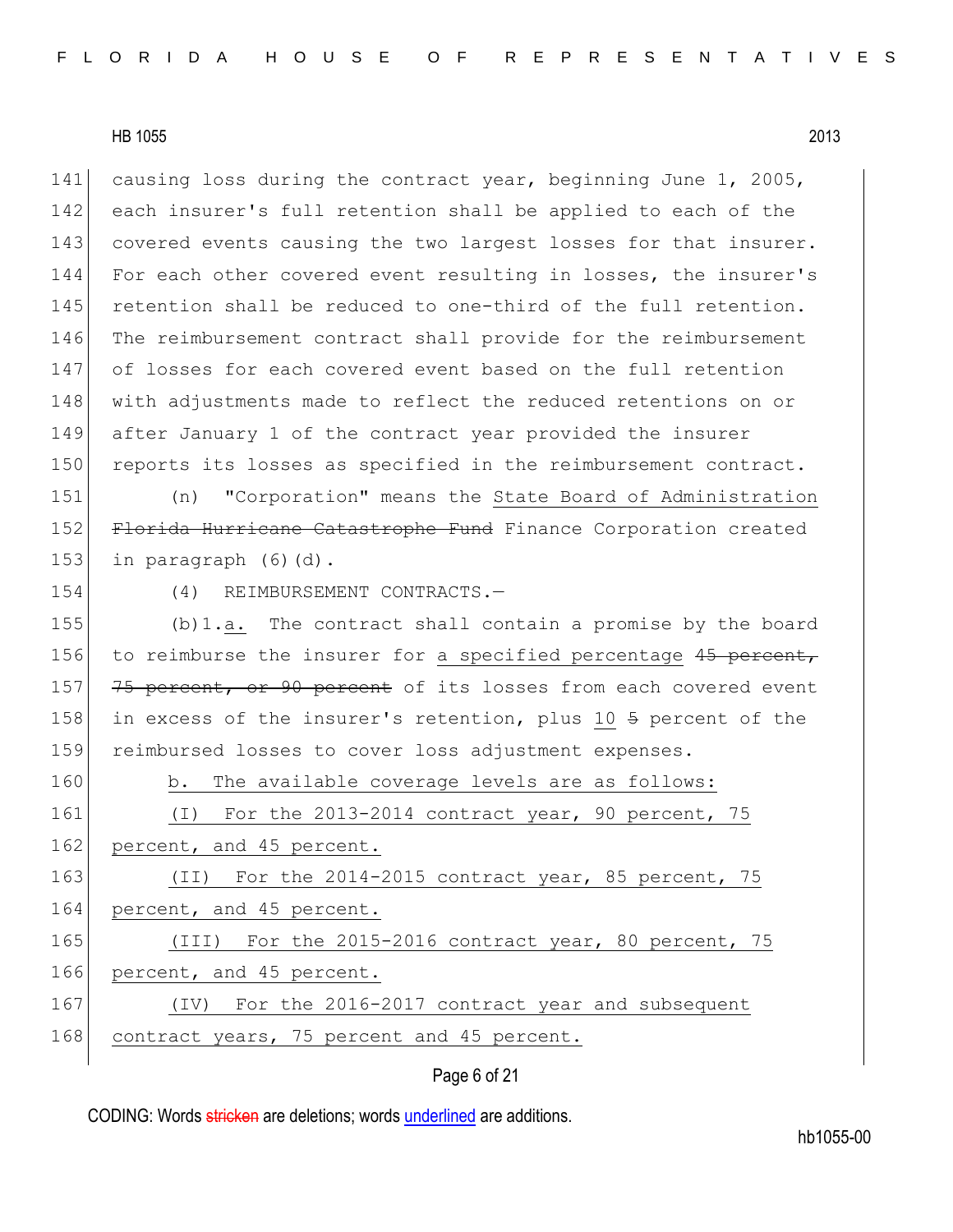169 2.a. The insurer must elect one of the percentage coverage 170 levels specified in this paragraph and may, upon renewal of a 171 reimbursement contract, elect a lower percentage coverage level 172 if no revenue bonds issued under subsection (6) after a covered 173 event are outstanding, or elect a higher percentage coverage 174 level, regardless of whether or not revenue bonds are 175 outstanding. All members of an insurer group must elect the same 176 percentage coverage level. Any joint underwriting association, 177 risk apportionment plan, or other entity created under s. 178 627.351 must elect the maximum 90-percent coverage level 179 available under subparagraph 1.

180 b. In order to implement the phase-in of reduced coverage 181 levels as provided in subparagraph  $1.$ , and notwithstanding any 182 provisions of sub-subparagraph a. to the contrary, if revenue 183 bonds issued under subsection (6) after a covered event are 184 outstanding and the insurer has elected the maximum coverage 185 level available under subparagraph  $1.,$  the insurer must, upon 186 renewal of the reimbursement contract, elect the maximum 187 coverage level available under subparagraph 1. for the renewal 188 contract year.

189 3. The contract shall provide that reimbursement amounts 190 shall not be reduced by reinsurance paid or payable to the 191 insurer from other sources.

192 4. Notwithstanding any other provision contained in this 193 section, the board shall make available to insurers that 194 purchased coverage provided by this subparagraph in 2008,

195 insurers qualifying as limited apportionment companies under s.

196  $627.351(6)(e)$ , and insurers that have been approved to

# Page 7 of 21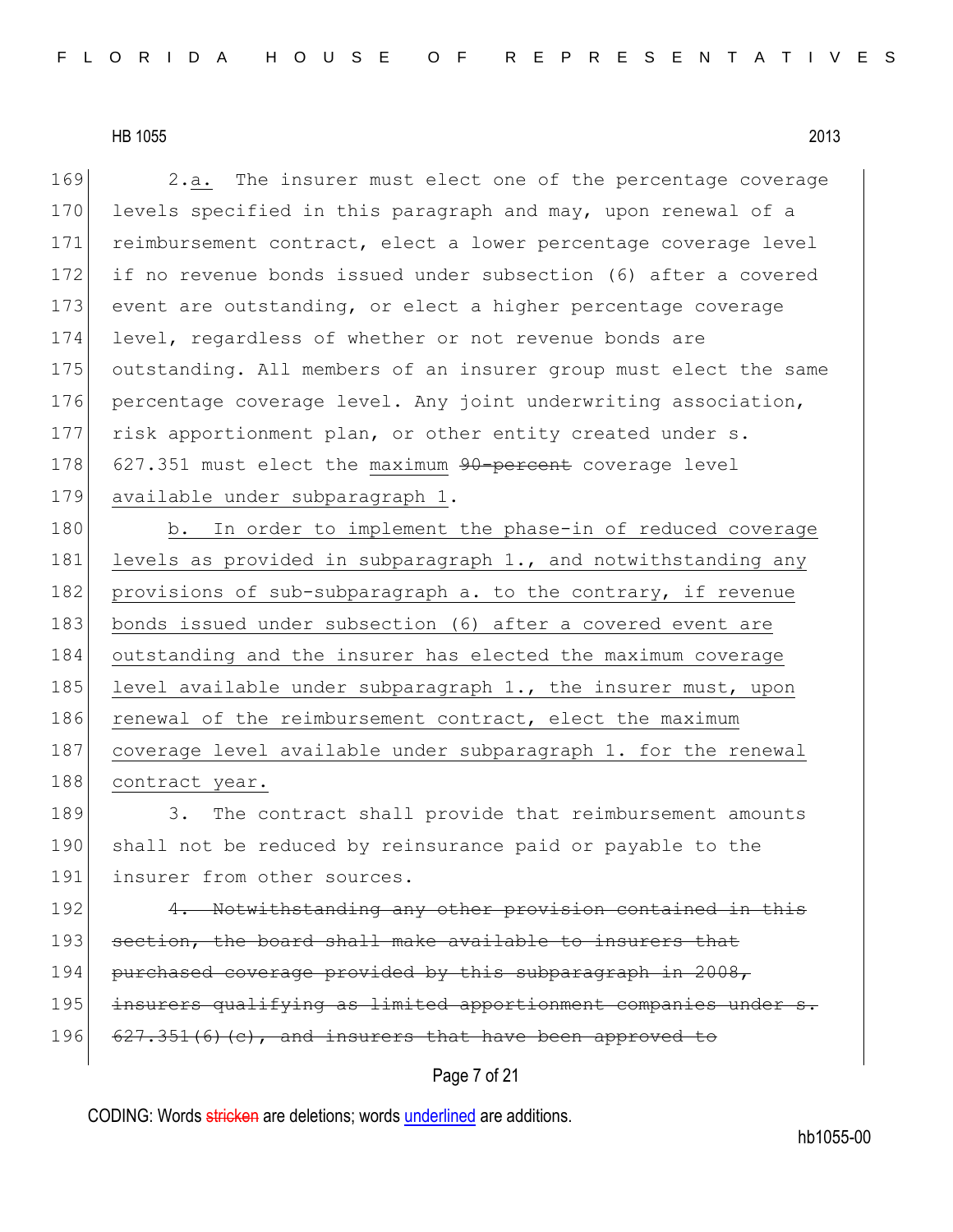197 participate in the Insurance Capital Build-Up Incentive Program 198 pursuant to s. 215.5595 a contract or contract addendum that 199 provides an additional amount of reimbursement coverage of up to 200 \$10 million. The premium to be charged for this additional 201 reimbursement coverage shall be 50 percent of the additional 202 reimbursement coverage provided, which shall include one prepaid 203 reinstatement. The minimum retention level that an eligible 204 participating insurer must retain associated with this 205 additional coverage layer is 30 percent of the insurer's surplus  $206$  as of December 31, 2008, for the 2009-2010 contract year; as of  $207$  December 31, 2009, for the 2010-2011 contract year; and as of  $208$  December 31, 2010, for the  $2011-2012$  contract year. This 209 coverage shall be in addition to all other coverage that may be 210 provided under this section. The coverage provided by the fund 211 under this subparagraph shall be in addition to the claims-212 paying capacity as defined in subparagraph  $(c)$ 1., but only with 213 respect to those insurers that select the additional coverage 214 option and meet the requirements of this subparagraph. The 215 claims-paying capacity with respect to all other participating 216 insurers and limited apportionment companies that do not select 217 the additional coverage option shall be limited to their 218 reimbursement premium's proportionate share of the actual 219 claims-paying capacity otherwise defined in subparagraph  $(e)$ 1. 220 and as provided for under the terms of the reimbursement 221 contract. The optional coverage retention as specified shall be 222 accessed before the mandatory coverage under the reimbursement 223 contract, but once the limit of coverage selected under this  $224$  option is exhausted, the insurer's retention under the mandatory

Page 8 of 21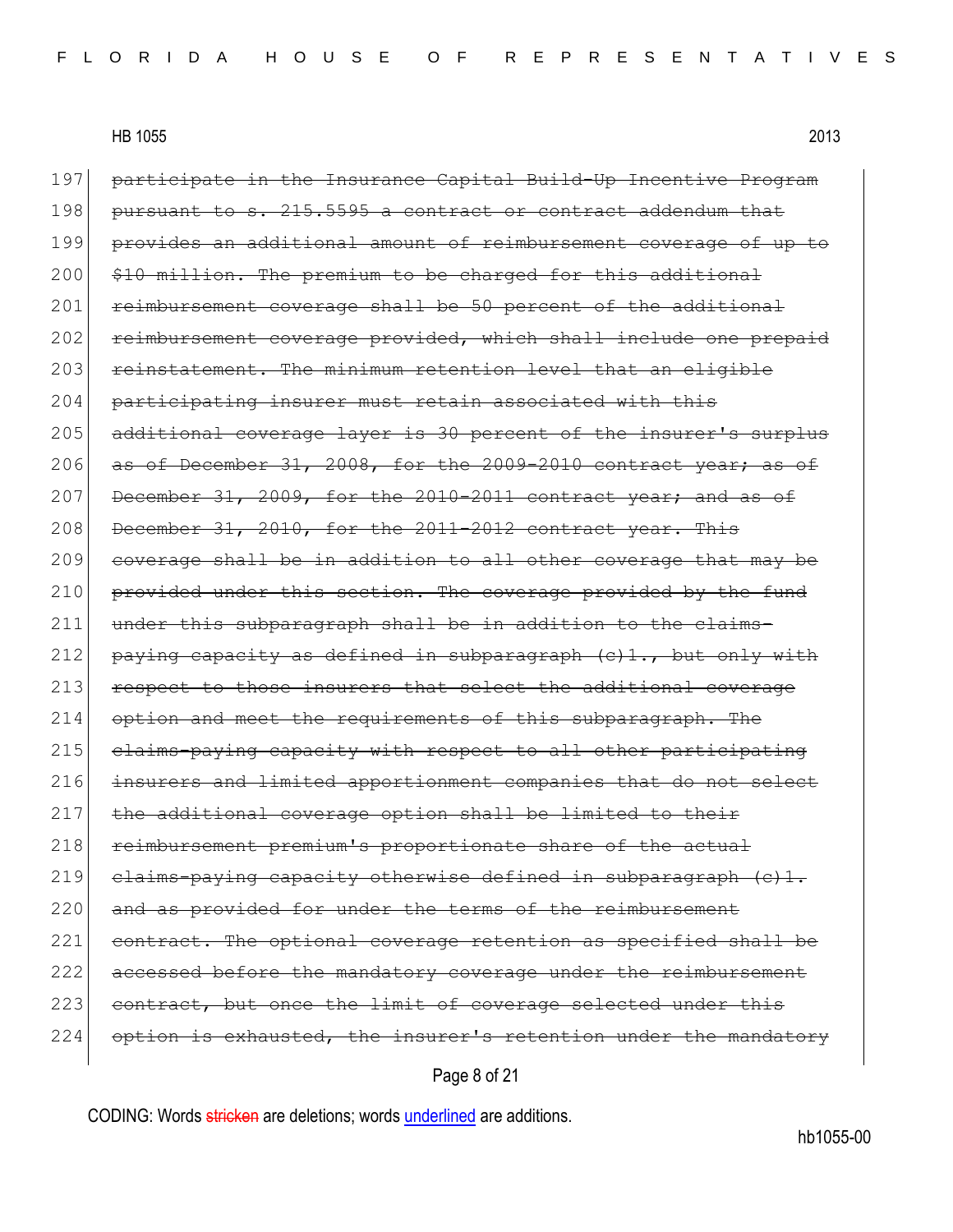| HB 1055 | 2013 |
|---------|------|
|---------|------|

 $225$  coverage will apply. This coverage will apply and be paid  $226$  concurrently with mandatory coverage. This subparagraph expires 227 on May 31, 2012.  $228$  (c)1. The contract shall also provide that the obligation 229 of the board with respect to all contracts covering a particular 230 contract year shall not exceed the actual claims-paying capacity 231 of the fund up to the limit specified in this subparagraph. 232  $\vert$  a. For the 2013-2014 contract year, the limit is \$17 233 billion. 234 b. For the 2014-2015 contract year, the limit is \$16 235 billion. 236 c. For the 2015-2016 contract year, the limit is \$15 237 billion. 238 d. For the 2016-2017 contract year and subsequent contract 239 years, the limit is \$14 billion. 240 e. For contract years after the 2016-2017 contract year, 241 if a limit of \$17 billion for that contract year, unless the 242 board determines that there is sufficient estimated claims-243 paying capacity to provide \$14  $$17$  billion of capacity for the 244 current contract year and an additional \$14 \$17 billion of 245 capacity for subsequent contract years. If the board makes such 246 a determination, the estimated claims-paying capacity for the 247 particular contract year shall be determined by adding to the 248 \$14 \$17 billion limit one-half of the fund's estimated claims-249 paying capacity in excess of \$28 \$34 billion. However, the 250 dollar growth in the limit may not increase in any year by an 251 amount greater than the dollar growth of the balance of the fund 252 as of December 31, less any premiums or interest attributable to

#### Page 9 of 21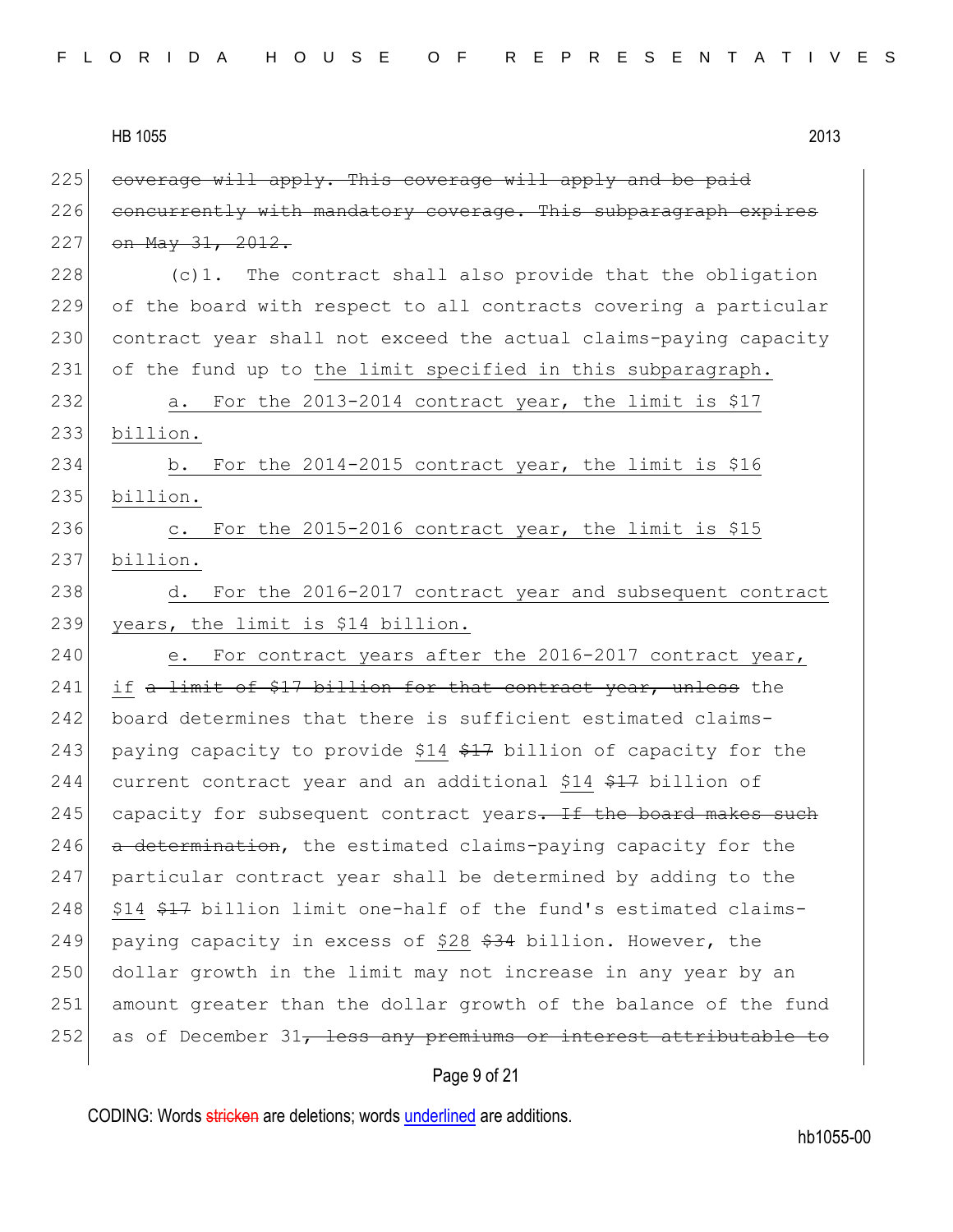253 optional coverage, as defined by rule which occurred over the 254 prior calendar year.

255 2. In May and October of the contract year, the board 256 shall publish in the Florida Administrative Weekly a statement 257 of the fund's estimated borrowing capacity, the fund's estimated 258 claims-paying capacity, and the projected balance of the fund as 259 of December 31. After the end of each calendar year, the board 260 shall notify insurers of the estimated borrowing capacity, 261 estimated claims-paying capacity, and the balance of the fund as 262 of December 31 to provide insurers with data necessary to assist 263 them in determining their retention and projected payout from 264 the fund for loss reimbursement purposes. In conjunction with 265 the development of the premium formula, as provided for in 266 subsection (5), the board shall publish factors or multiples 267 that assist insurers in determining their retention and 268 projected payout for the next contract year. For all requiatory 269 and reinsurance purposes, an insurer may calculate its projected 270 payout from the fund as its share of the total fund premium for 271 the current contract year multiplied by the sum of the projected 272 balance of the fund as of December 31 and the estimated 273 borrowing capacity for that contract year as reported under this 274 subparagraph.

275 (6) REVENUE BONDS.

276 (d) State Board of Administration <del>Florida Hurricane</del> 277 Catastrophe Fund Finance Corporation.-

278 1. In addition to the findings and declarations in 279 subsection (1), the Legislature also finds and declares that: 280 a. The public benefits corporation created under this

#### Page 10 of 21

CODING: Words stricken are deletions; words underlined are additions.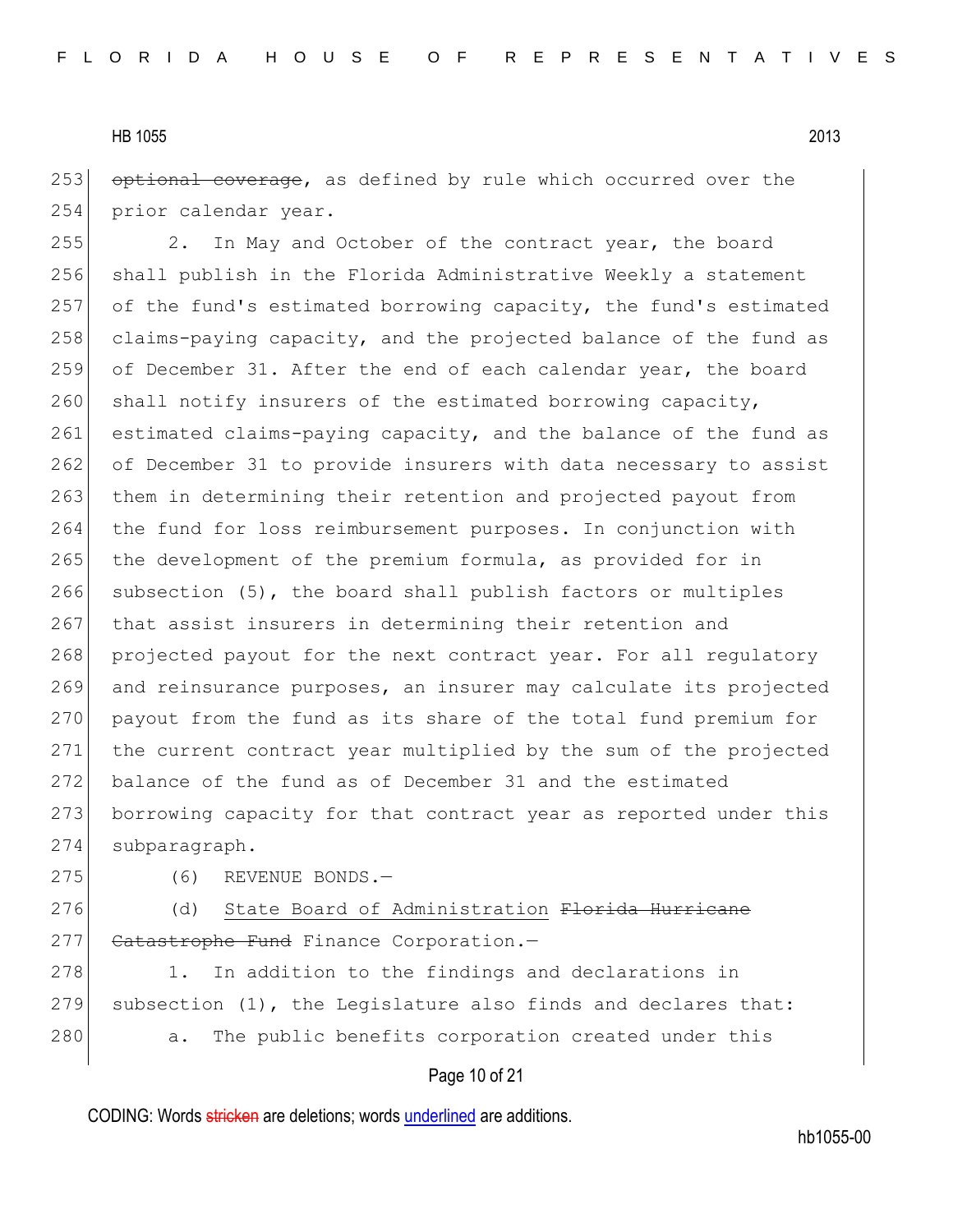281 paragraph will provide a mechanism necessary for the cost-282 effective and efficient issuance of bonds. This mechanism will 283 eliminate unnecessary costs in the bond issuance process, 284 thereby increasing the amounts available to pay reimbursement 285 for losses to property sustained as a result of hurricane 286 damage.

287 b. The purpose of such bonds is to fund reimbursements 288 through the Florida Hurricane Catastrophe Fund to pay for the 289 costs of construction, reconstruction, repair, restoration, and 290 other costs associated with damage to properties of 291 policyholders of covered policies due to the occurrence of a 292 hurricane.

293 c. The efficacy of the financing mechanism will be 294 enhanced by the corporation's ownership of the assessments, by 295 the insulation of the assessments from possible bankruptcy 296 proceedings, and by covenants of the state with the 297 corporation's bondholders.

298 2.a. There is created a public benefits corporation, which 299 is an instrumentality of the state, to be known as the State 300 Board of Administration Florida Hurricane Catastrophe Fund 301 Finance Corporation.

302 b. The corporation shall operate under a five-member board 303 of directors consisting of the Governor or a designee, the Chief 304 Financial Officer or a designee, the Attorney General or a 305 designee, the director of the Division of Bond Finance of the 306 State Board of Administration, and the Chief Operating Officer 307 senior employee of the State Board of Administration responsible 308 for operations of the Florida Hurricane Catastrophe Fund.

# Page 11 of 21

CODING: Words stricken are deletions; words underlined are additions.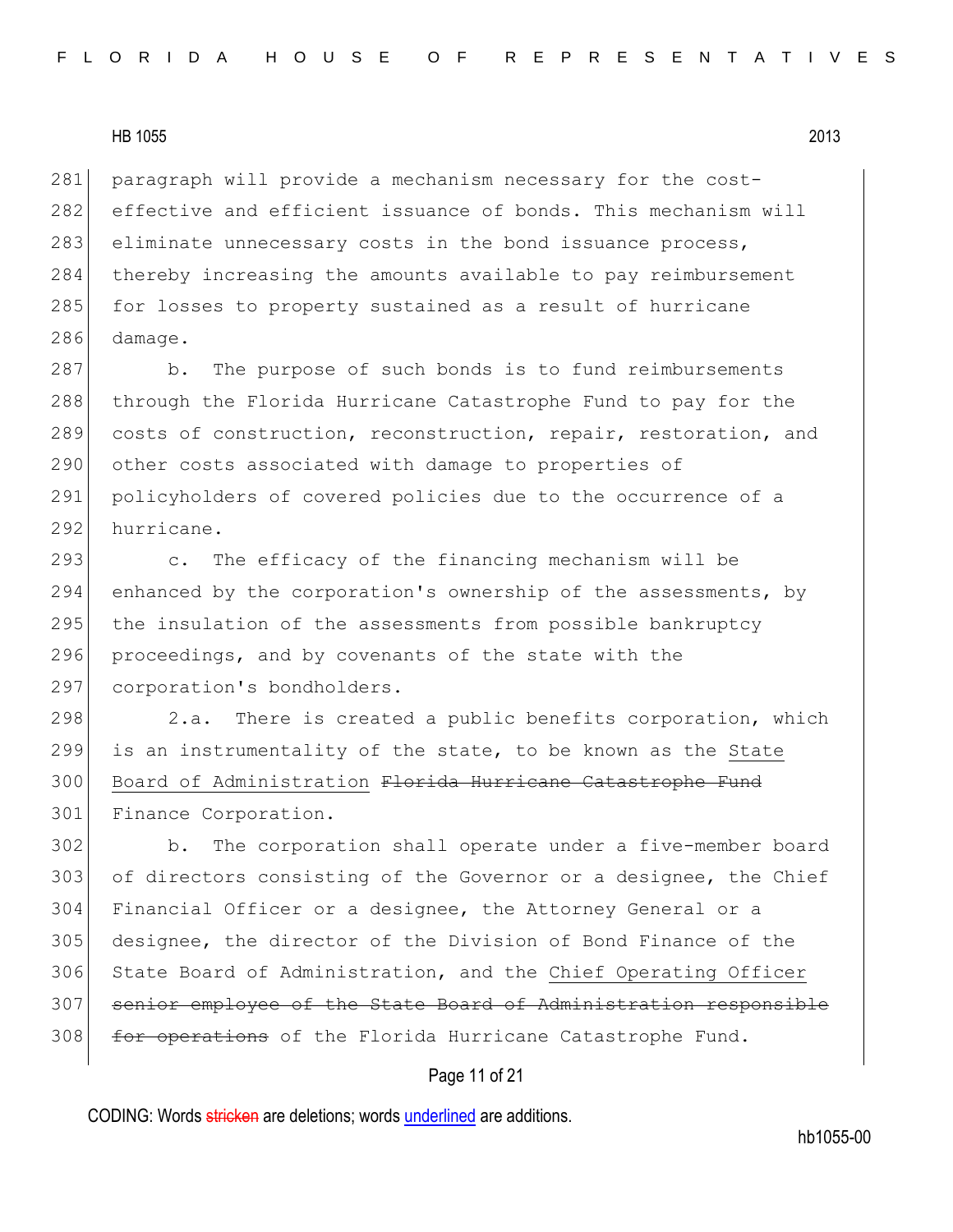c. The corporation has all of the powers of corporations under chapter 607 and under chapter 617, subject only to the provisions of this subsection.

 d. The corporation may issue bonds and engage in such other financial transactions as are necessary to provide sufficient funds to achieve the purposes of this section.

 e. The corporation may invest in any of the investments 316 authorized under s. 215.47.

 f. There shall be no liability on the part of, and no cause of action shall arise against, any board members or employees of the corporation for any actions taken by them in 320 the performance of their duties under this paragraph.

 3.a. In actions under chapter 75 to validate any bonds issued by the corporation, the notice required by s. 75.06 shall be published in two newspapers of general circulation in the state, and the complaint and order of the court shall be served 325 only on the State Attorney of the Second Judicial Circuit.

326 b. The state hereby covenants with holders of bonds of the corporation that the state will not repeal or abrogate the power of the board to direct the Office of Insurance Regulation to levy the assessments and to collect the proceeds of the revenues pledged to the payment of such bonds as long as any such bonds remain outstanding unless adequate provision has been made for the payment of such bonds pursuant to the documents authorizing 333 the issuance of such bonds.

 4. The bonds of the corporation are not a debt of the 335 state or of any political subdivision, and neither the state nor any political subdivision is liable on such bonds. The

## Page 12 of 21

CODING: Words stricken are deletions; words underlined are additions.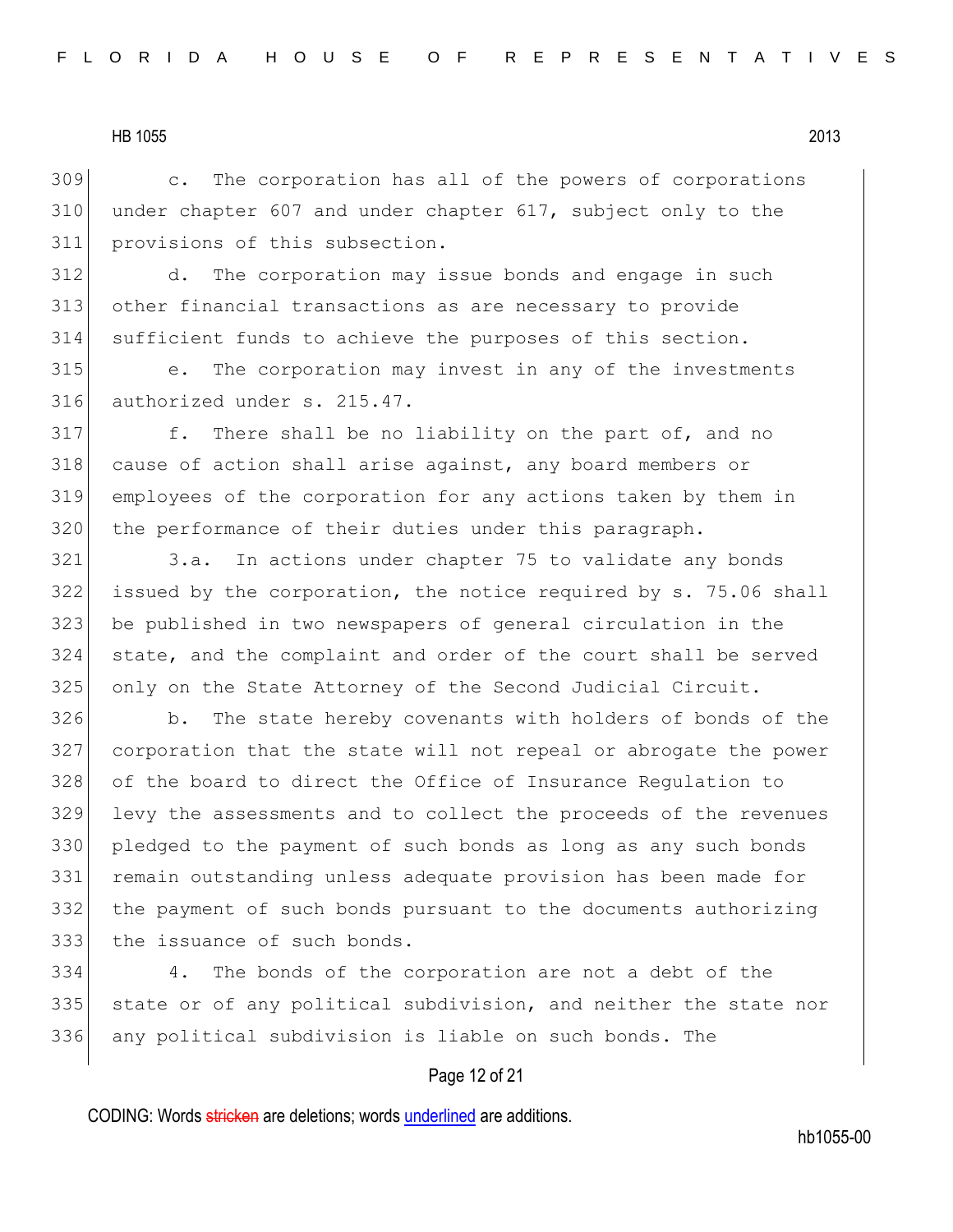corporation does not have the power to pledge the credit, the 338 revenues, or the taxing power of the state or of any political subdivision. The credit, revenues, or taxing power of the state 340 or of any political subdivision shall not be deemed to be pledged to the payment of any bonds of the corporation.

 5.a. The property, revenues, and other assets of the corporation; the transactions and operations of the corporation and the income from such transactions and operations; and all bonds issued under this paragraph and interest on such bonds are exempt from taxation by the state and any political subdivision, including the intangibles tax under chapter 199 and the income 348 tax under chapter 220. This exemption does not apply to any tax imposed by chapter 220 on interest, income, or profits on debt obligations owned by corporations other than the State Board of 351 Administration Florida Hurricane Catastrophe Fund Finance Corporation.

 b. All bonds of the corporation shall be and constitute legal investments without limitation for all public bodies of 355 this state; for all banks, trust companies, savings banks, 356 savings associations, savings and loan associations, and investment companies; for all administrators, executors, 358 trustees, and other fiduciaries; for all insurance companies and associations and other persons carrying on an insurance business; and for all other persons who are now or may hereafter be authorized to invest in bonds or other obligations of the state and shall be and constitute eligible securities to be 363 deposited as collateral for the security of any state, county, municipal, or other public funds. This sub-subparagraph shall be

## Page 13 of 21

CODING: Words stricken are deletions; words underlined are additions.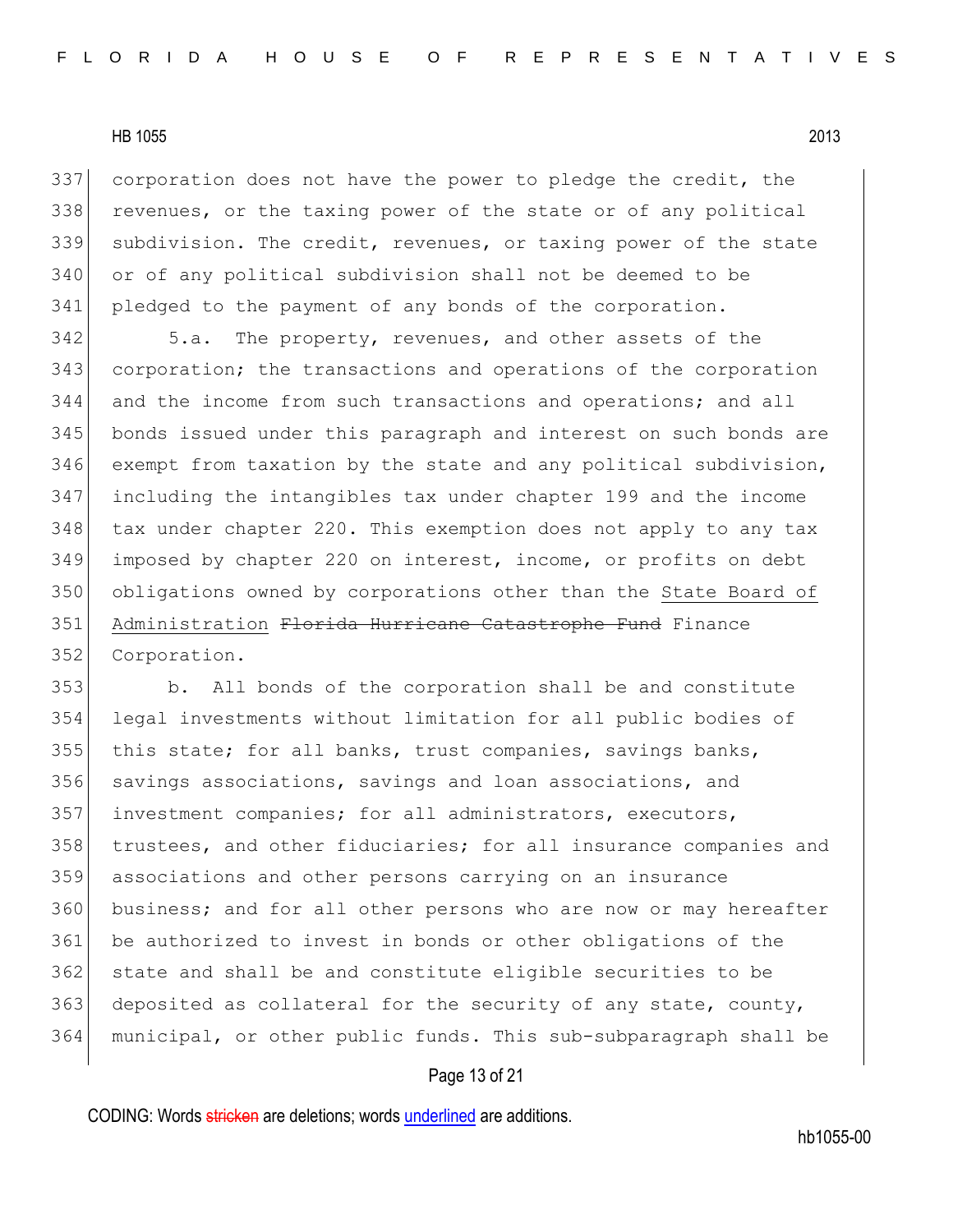365 considered as additional and supplemental authority and shall 366 not be limited without specific reference to this sub-367 subparagraph.

368 6. The corporation and its corporate existence shall continue until terminated by law; however, no such law shall take effect as long as the corporation has bonds outstanding unless adequate provision has been made for the payment of such bonds pursuant to the documents authorizing the issuance of such bonds. Upon termination of the existence of the corporation, all of its rights and properties in excess of its obligations shall 375 pass to and be vested in the state.

376 7. The State Board of Administration Finance Corporation 377 is for all purposes the successor to the Florida Hurricane 378 Catastrophe Fund Finance Corporation.

379 Section 2. Effective June 1, 2013, subsections (17) and 380 (18) of section 215.555, Florida Statutes, are renumbered as 381 subsections (16) and (17), respectively, and present subsection 382 (16) of that section is amended to read:

383 215.555 Florida Hurricane Catastrophe Fund.—

384 (16) TEMPORARY EMERGENCY OPTIONS FOR ADDITIONAL COVERA  $385$  (a) Findings and intent.

386 1. The Legislature finds that:

387 a. Because of temporary disruptions in the market for 388 catastrophic reinsurance, many property insurers were unable to 389 procure reinsurance for the 2006 hurricane season with an 390 attachment point below the insurers' respective Florida 391 Hurricane Catastrophe Fund attachment points, were unable

392 procure sufficient amounts of such reinsurance,

# Page 14 of 21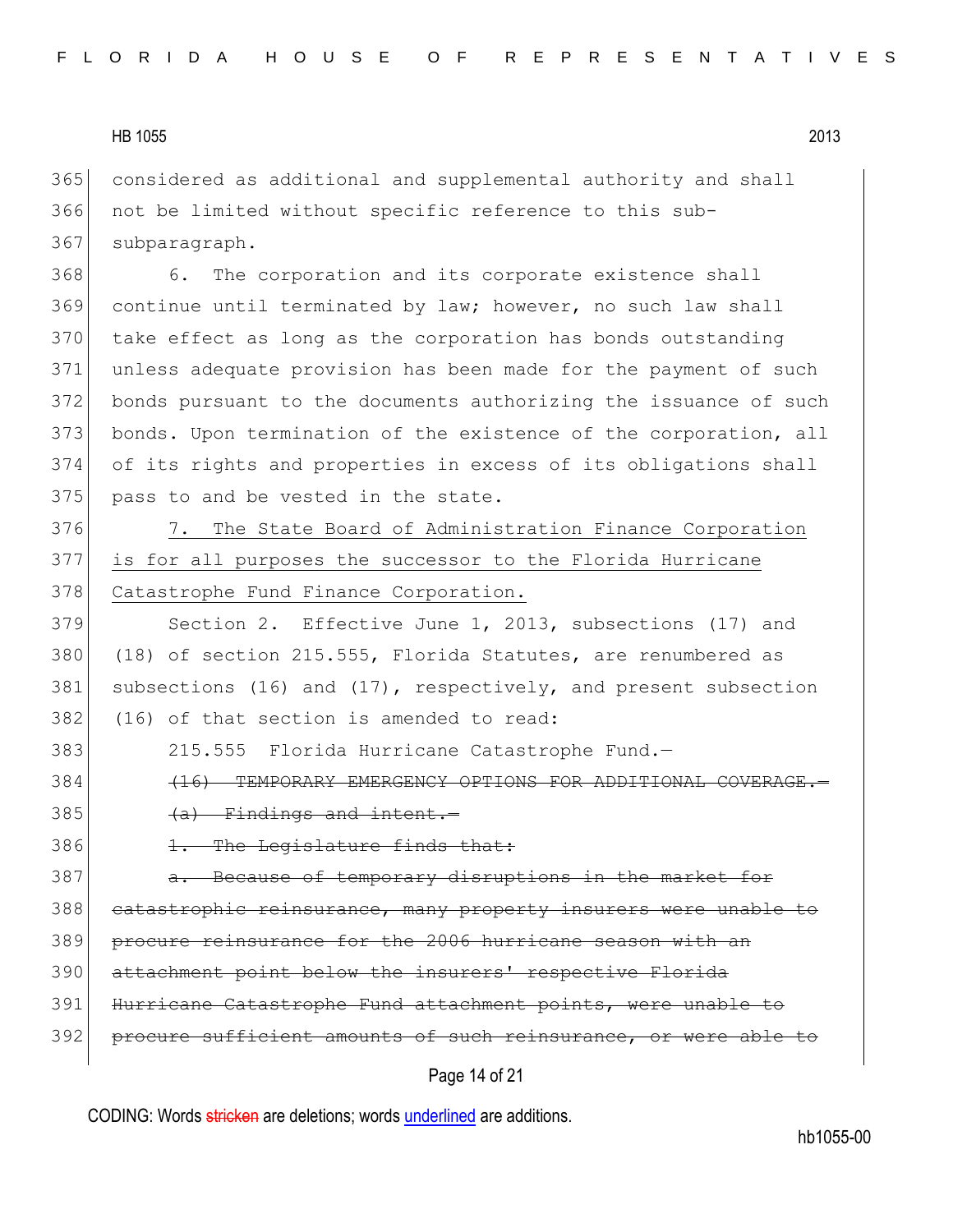| HB 1055 | 2013 |  |
|---------|------|--|
|         |      |  |

393 procure such reinsurance only by incurring substantially higher 394 costs than in prior years.

395 b. The reinsurance market problems were responsible, at 396 least in part, for substantial premium increases to many 397 consumers and increases in the number of policies issued by the 398 Citizens Property Insurance Corporation.

399 e. It is likely that the reinsurance market disruptions 400 will not significantly abate prior to the 2007 hurricane season. 401  $\vert$  2. It is the intent of the Legislature to create a 402 temporary emergency program, applicable to the 2007, 2008, and 403 2009 hurricane seasons, to address these market disruptions and

404 enable insurers, at their option, to procure additional coverage 405 from the Florida Hurricane Catastrophe Fund.

406 (b) Applicability of other provisions of this section.—All 407 provisions of this section and the rules adopted under this 408 section apply to the program created by this subsection unless 409 specifically superseded by this subsection.

410 (e) Optional coverage.—For the contract year commencing 411 June  $1, 2007$ , and ending May 31, 2008, the contract year 412 commencing June 1, 2008, and ending May 31, 2009, and the 413 contract year commencing June 1, 2009, and ending May 31, 2010, 414 the board shall offer for each of such years the optional 415 coverage as provided in this subsection.

416  $\vert$  (d) Additional definitions.—As used in this subsection,  $417$  the term:

418 1. "TEACO options" means the temporary emergency

419 additional coverage options created under this subsection.

420 2. "TEACO insurer" means an insurer that has opted to

# Page 15 of 21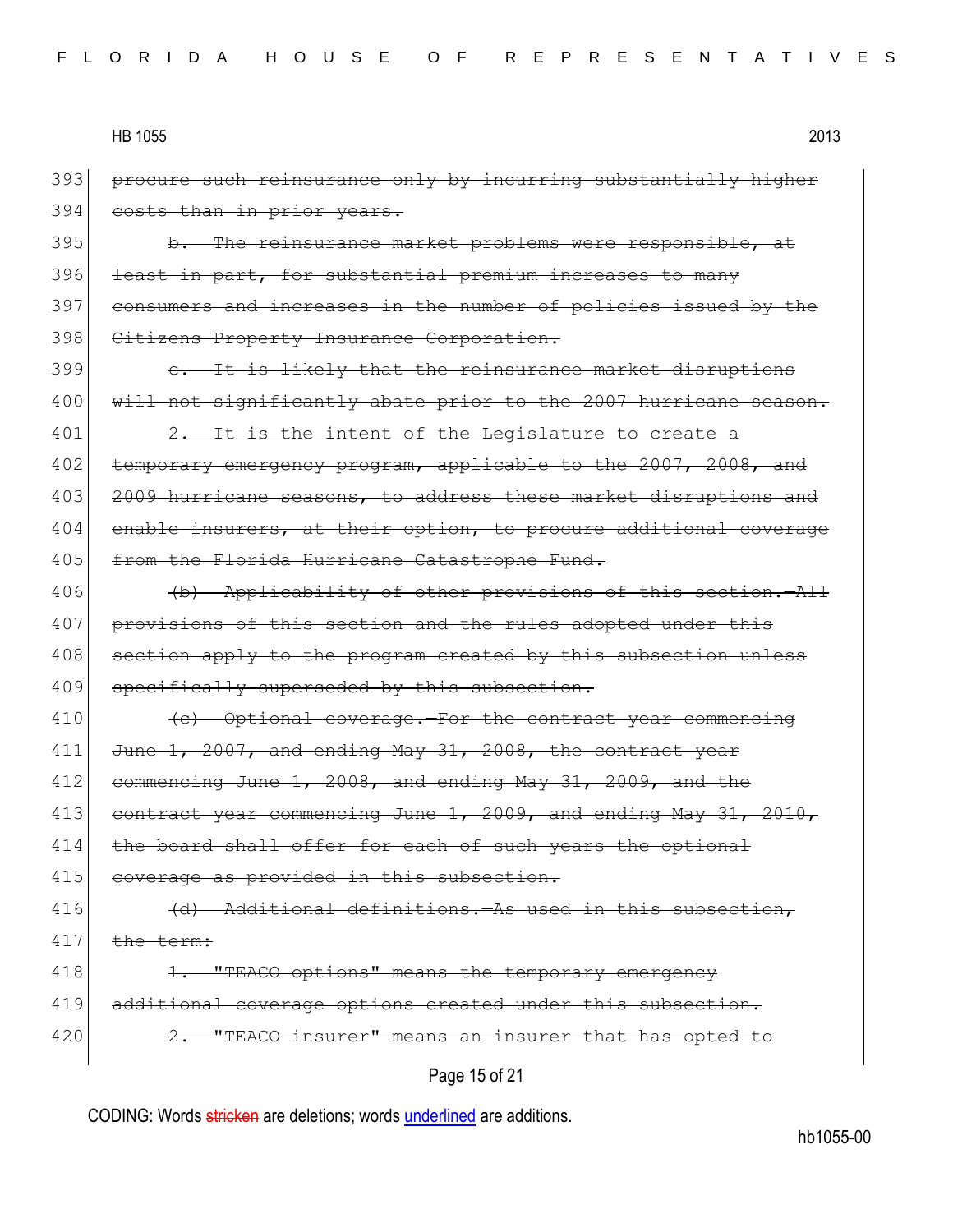421 obtain coverage under the TEACO options in addition to the 422 coverage provided to the insurer under its reimbursement 423 eontract.

424 3. "TEACO reimbursement premium" means the premium charged 425 by the fund for coverage provided under the TEACO options.

426 4. "TEACO retention" means the amount of losses below 427 which a TEACO insurer is not entitled to reimbursement from the 428 fund under the TEACO option selected. A TEACO insurer's 429 retention options shall be calculated as follows:

430 a. The board shall calculate and report to each TEACO 431 insurer the TEACO retention multiples. There shall be three 432 TEACO retention multiples for defining coverage. Each multiple 433 shall be calculated by dividing \$3 billion, \$4 billion, or \$5 434 billion by the total estimated mandatory FHCF reimbursement 435 premium assuming all insurers selected the 90-percent coverage  $436$  <del>level.</del>

437 b. The TEACO retention multiples as determined under sub-438 subparagraph a. shall be adjusted to reflect the coverage level 439 elected by the insurer. For insurers electing the 90-percent 440 coverage level, the adjusted retention multiple is 100 percent 441 of the amount determined under sub-subparagraph a. For insurers 442 electing the 75-percent coverage level, the retention multiple 443 is 120 percent of the amount determined under sub-subparagraph 444  $\alpha$ . For insurers electing the 45-percent coverage level, the 445 adjusted retention multiple is 200 percent of the amount 446 determined under sub-subparagraph a.

# 447 c. An insurer shall determine its provisional TEACO 448 retention by multiplying its estimated mandatory FHCF

# Page 16 of 21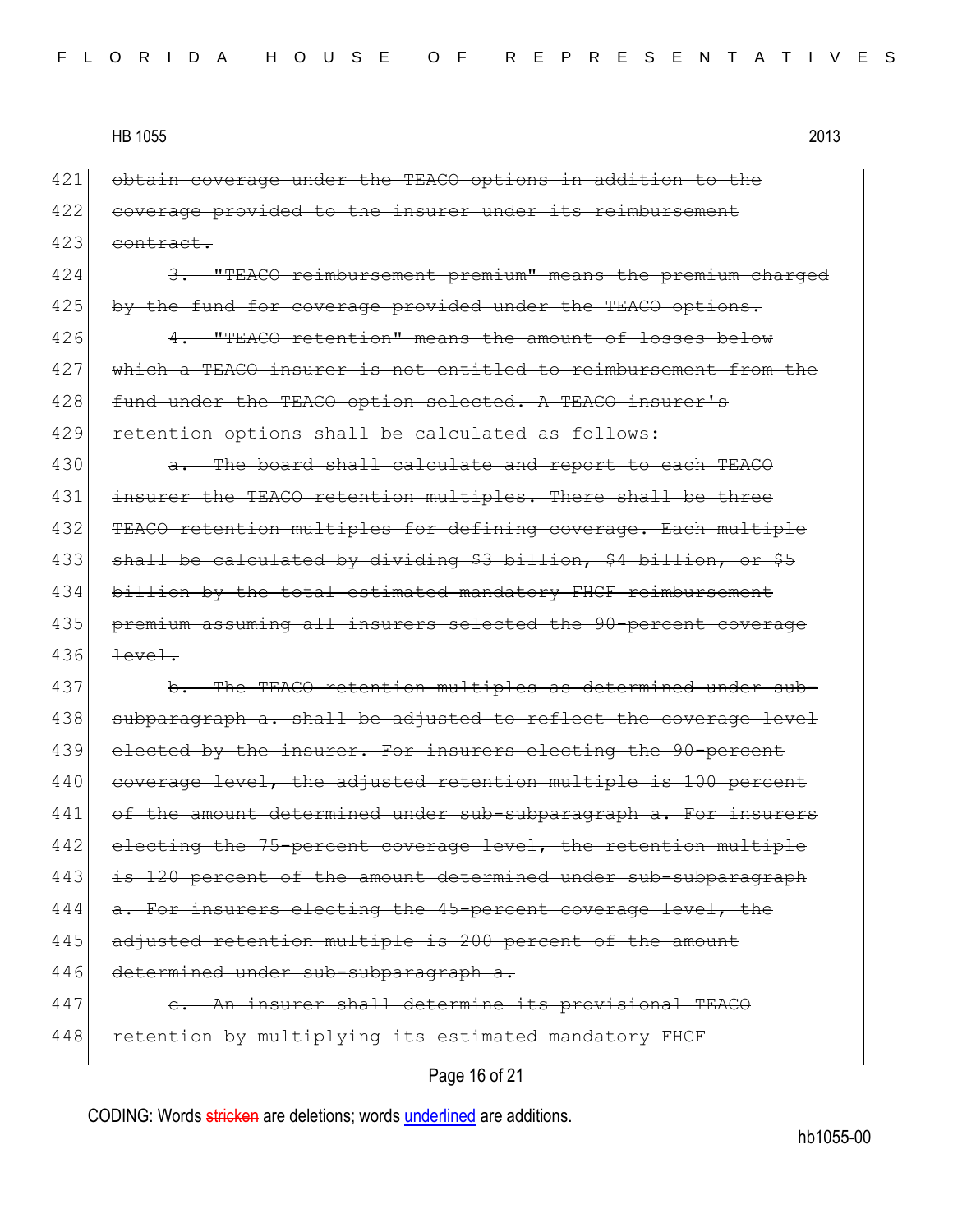449 reimbursement premium by the applicable adjusted TEACO retention 450 multiple and shall determine its actual TEACO retention by 451 multiplying its actual mandatory FHCF reimbursement premium by 452 the applicable adjusted TEACO retention multiple. 453 d. For TEACO insurers who experience multiple covered 454 events causing loss during the contract year, the insurer's full 455 TEACO retention shall be applied to each of the covered events 456 causing the two largest losses for that insurer. For other 457 covered events resulting in losses, the TEACO option does not 458 apply and the insurer's retention shall be one-third of the full 459 retention as calculated under paragraph  $(2)$  (e). 460 5. "TEACO addendum" means an addendum to the reimbursement 461 contract reflecting the obligations of the fund and TEACO 462 insurers under the program created by this subsection. 463 6. "FHCF" means the Florida Hurricane Catastrophe Fund.  $464$  (e) TEACO addendum.

465 1. The TEACO addendum shall provide for reimbursement of 466 TEACO insurers for covered events occurring during the contract 467 year, in exchange for the TEACO reimbursement premium paid into 468 the fund under paragraph (f). Any insurer writing covered 469 policies has the option of choosing to accept the TEACO addendum 470 for any of the 3 contract years that the coverage is offered. 471 2. The TEACO addendum shall contain a promise by the board 472 to reimburse the TEACO insurer for 45 percent, 75 percent, or 90 473 percent of its losses from each covered event in excess of the 474 insurer's TEACO retention, plus 5 percent of the reimbursed

475 losses to cover loss adjustment expenses. The percentage shall

476 be the same as the coverage level selected by the insurer under

Page 17 of 21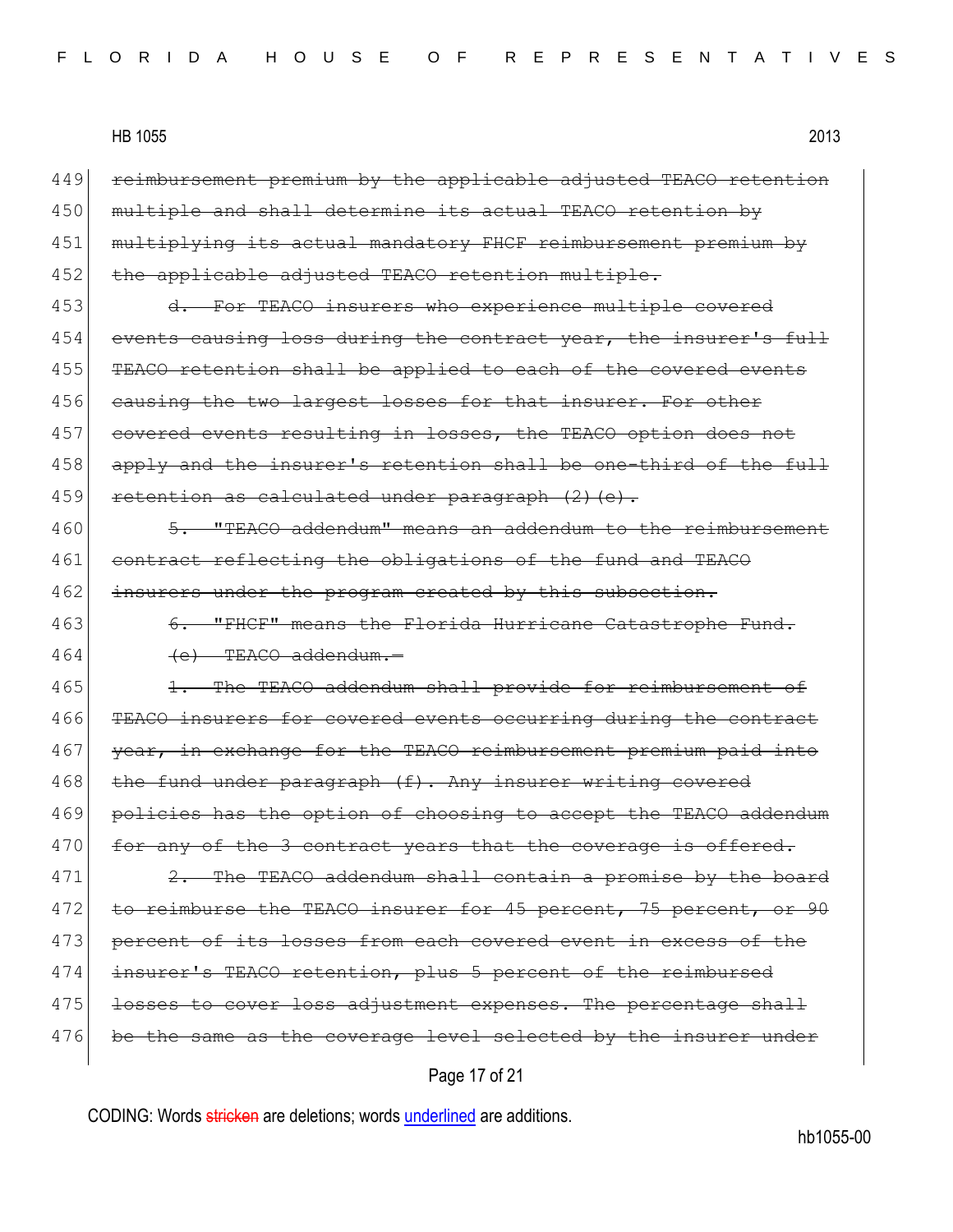477  $\vert$  paragraph  $(4)$  (b).

478 3. The TEACO addendum shall provide that reimbursement 479 amounts shall not be reduced by reinsurance paid or payable to 480 the insurer from other sources.

481 4. The TEACO addendum shall also provide that the 482 obligation of the board with respect to all TEACO addenda shall 483 | not exceed an amount equal to two times the difference between 484 the industry retention level calculated under paragraph (2)(e) 485 and the \$3 billion, \$4 billion, or \$5 billion industry TEACO 486 retention level options actually selected, but in no event may 487 the board's obligation exceed the actual claims-paying capacity 488 of the fund plus the additional capacity created in paragraph  $489$  (q). If the actual claims-paying capacity and the additional 490 capacity created under paragraph (g) fall short of the board's 491 obligations under the reimbursement contract, each insurer's 492 share of the fund's capacity shall be prorated based on the 493 premium an insurer pays for its mandatory reimbursement coverage 494 and the premium paid for its optional TEACO coverage as each 495 such premium bears to the total premiums paid to the fund times 496 the available capacity.

497 5. The priorities, schedule, and method of reimbursements 498 under the TEACO addendum shall be the same as provided under  $499$  subsection  $(4)$ .

500 6. A TEACO insurer's maximum reimbursement for a single 501 event shall be equal to the product of multiplying its mandatory 502 FHCF premium by the difference between its FHCF retention 503 multiple and its TEACO retention multiple under the TEACO option 504 selected and by the coverage selected under paragraph  $(4)$  (b),

#### Page 18 of 21

CODING: Words stricken are deletions; words underlined are additions.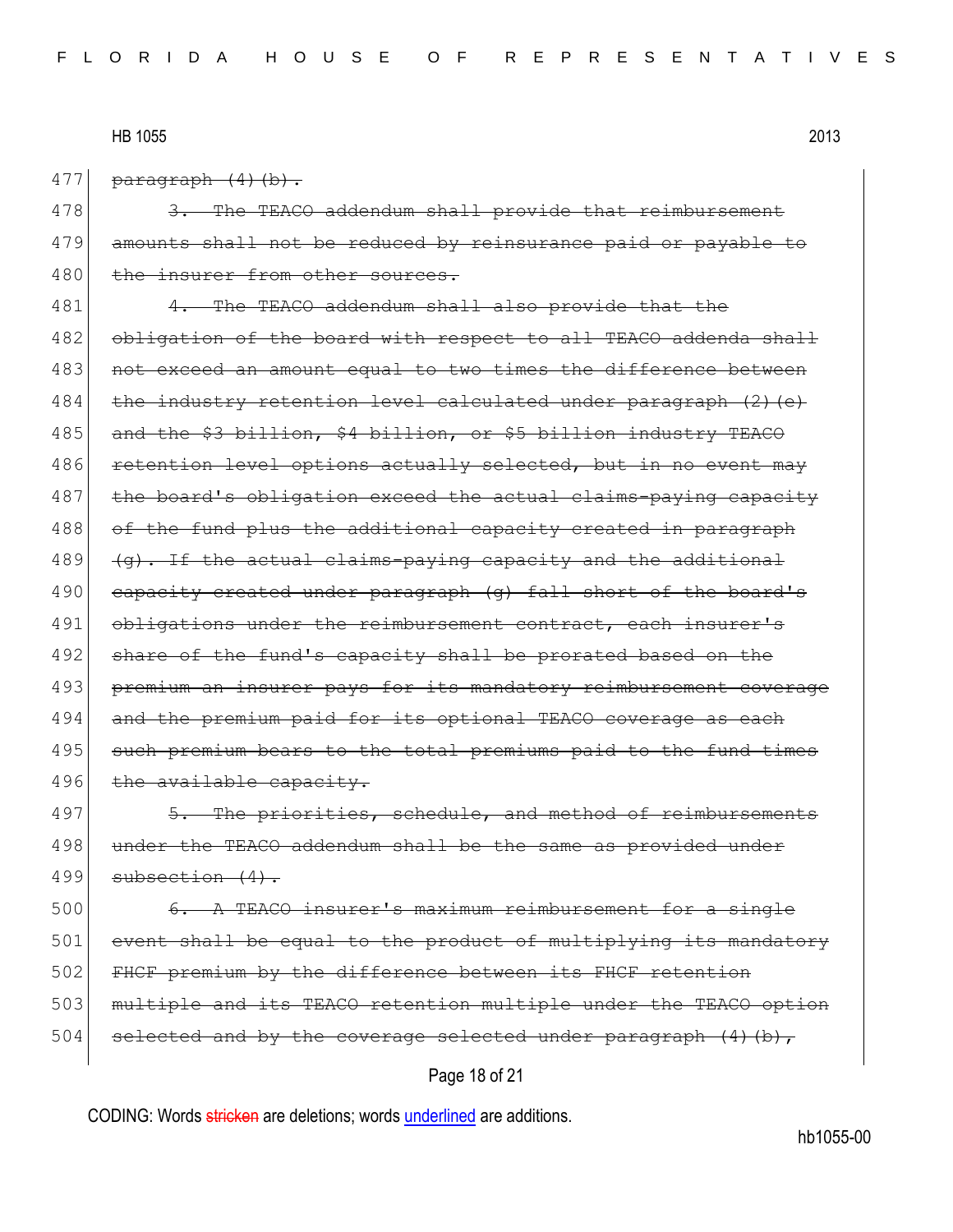$505$  plus an additional 5 percent for loss adjustment expenses. A 506 TEACO insurer's maximum reimbursement under the TEACO option 507 selected for a TEACO insurer's two largest events shall be twice 508 its maximum reimbursement for a single event. 509 (f) TEACO reimbursement premiums.  $510$  1. Each TEACO insurer shall pay to the fund, in the manner 511 and at the time provided in the reimbursement contract for 512 payment of reimbursement premiums, a TEACO reimbursement premium 513 calculated as specified in this paragraph.  $514$  2. The insurer's TEACO reimbursement premium associated 515 with the \$3 billion retention option shall be equal to 85 516 percent of a TEACO insurer's maximum reimbursement for a single 517 event as calculated under subparagraph (e) 6. The TEACO 518 reimbursement premium associated with the \$4 billion retention 519 option shall be equal to 80 percent of a TEACO insurer's maximum 520 reimbursement for a single event as calculated under 521 subparagraph (e) 6. The TEACO premium associated with the \$5 522 billion retention option shall be equal to 75 percent of a TEACO 523 insurer's maximum reimbursement for a single event as calculated 524 under subparagraph (e) 6.  $525$  (g) Effect on claims-paying capacity of the fund.—For the 526 contract term commencing June  $1, 2007$ , the contract year  $527$  commencing June 1, 2008, and the contract term beginning June 1,  $528$  2009, the program created by this subsection shall increase the 529 claims-paying capacity of the fund as provided in subparagraph  $530$  (4)(c)1. by an amount equal to two times the difference between 531 the industry retention level calculated under paragraph (2)(e) 532 and the \$3 billion industry TEACO retention level specified in

Page 19 of 21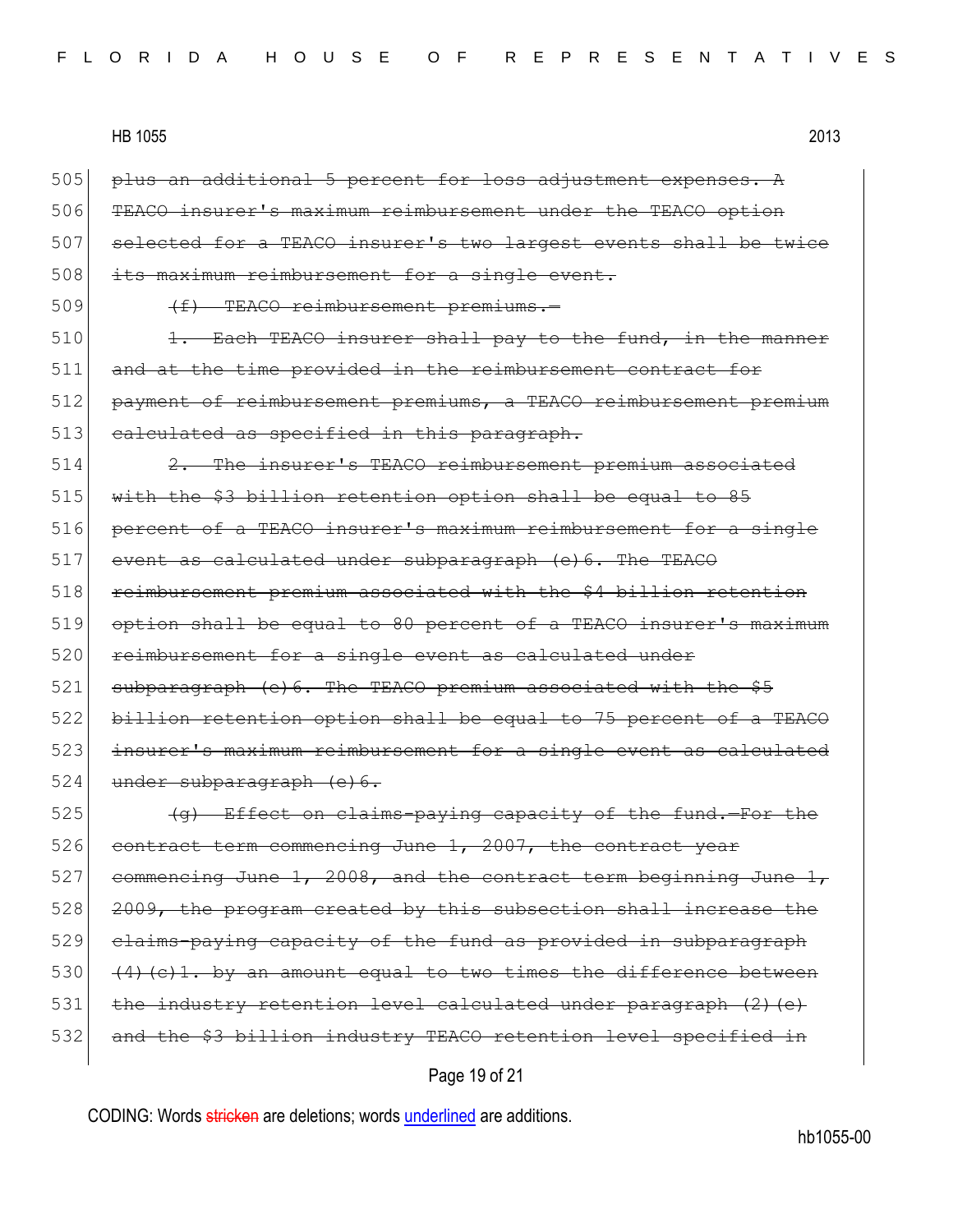533 sub-subparagraph (d)4.a. The additional capacity shall apply 534 only to the additional coverage provided by the TEACO option and 535 shall not otherwise affect any insurer's reimbursement from the  $536$  fund.

537 Section 3. Subsection (5) of section 627.062, Florida 538 Statutes, is amended to read:

539 627.062 Rate standards.-

540 (5) With respect to a rate filing involving coverage of 541 the type for which the insurer is required to pay a 542 reimbursement premium to the Florida Hurricane Catastrophe Fund, 543 the insurer may fully recoup in its property insurance premiums 544 any reimbursement premiums paid to the fund, together with 545 reasonable costs of other reinsurance<del>; however, except as</del> 546 otherwise provided in this section, the insurer may not recoup 547 reinsurance costs that duplicate coverage provided by the fund. 548 An insurer may not recoup more than 1 year of reimbursement 549 premium at a time. Any under-recoupment from the prior year may 550 be added to the following year's reimbursement premium, and any 551 over-recoupment must be subtracted from the following year's 552 reimbursement premium.

553 Section 4. Subsection (5) of section 627.0629, Florida 554 Statutes, is amended to read:

555 627.0629 Residential property insurance; rate filings. 556 (5) In order to provide an appropriate transition period, 557 an insurer may implement an approved rate filing for residential 558 property insurance over a period of years. Such insurer must 559 provide an informational notice to the office setting out its 560 schedule for implementation of the phased-in rate filing. The

## Page 20 of 21